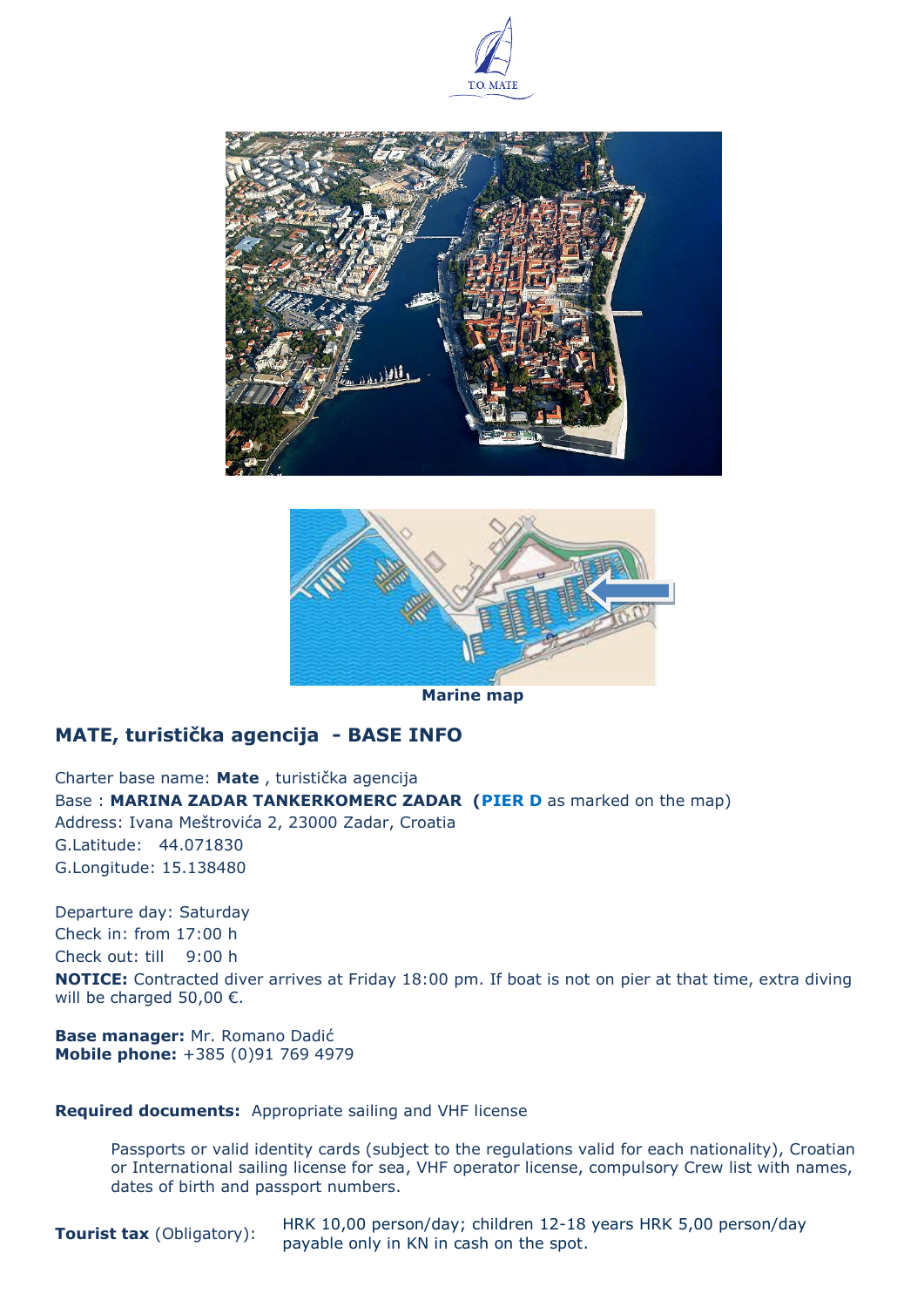# **Obligatory:**

**Transit log:** Transit log includes final cleaning, gas, bedlinen, dinghy, GPS, W-lan 20GB/week, basic package for toilets and kitchen, cockpit cushions, check in and out services, outboard engine 2,5HP

\***2 cabin** 200,00 €, (2 weeks 240,00 €, 3 weeks 280,00 €) \***3 cabins** 220,00 € , (2 weeks 260,00 €,3 weeks 300,00 €)



## **How to reach us**

#### **If you are arriving by car on the A1 highway, take the exit ►ZADAR 1 / ZADAR**

Car parking is possible inside the marina. Car parking in the open area / day /car – **10,00 €** Please note that payment can be done in cash in kuna or by credit cards at the exit ramps.

## **DEPOSIT/booking:** payable before the embarkation **by cash or credit cards**: VISA, VISA ELECTRON, V PAY, MASTERCARD, MAESTRO

#### **Deposit insurance**

Price of deposit insurance for deposit amount 1.500,00 €- 250,00 €/**week** (cash, not refundable) + 250,00 € (cash or CC, refundable).

#### **Supermarket:,** working hours from 8.00 till 20.00h.

100 m outside the marina

**Fuel station:** in the immediate vicinity of the marina (200 m), working hours from 8.00 till 22.00h.

### **Distance from Zadar airport to the marina is 7 km and from Split airport cca. 120 km.**

#### **Optional extras:**

- Extra bed linen (if ordered)  $-10,00 \in set$
- Towels:  $6,00$  €/person/ set, 2 pieces *PRIVATE OUTBOARDS ARE NOT ALLOWED!*
- Pet charge :80,00  $∈$
- Railing (Safety net ): 70,00 €
- Skipper: on request  $(150,00 \in per \, day + food)$
- Stand up paddle (SUP):  $60,00 \in$  /week / reservations in advance)

**WEATHER FORECAST:** Radio notices and sea traffic warnings through VHF at 06:35h, 13:35h and 20:35h¸ on English. VHF channel 69 each hour on English, German and Italian.

**VHF: Emergency channel 16 .**

**VHF channel No17 mostly all Marinas in the Adriatic.**

**Useful links**